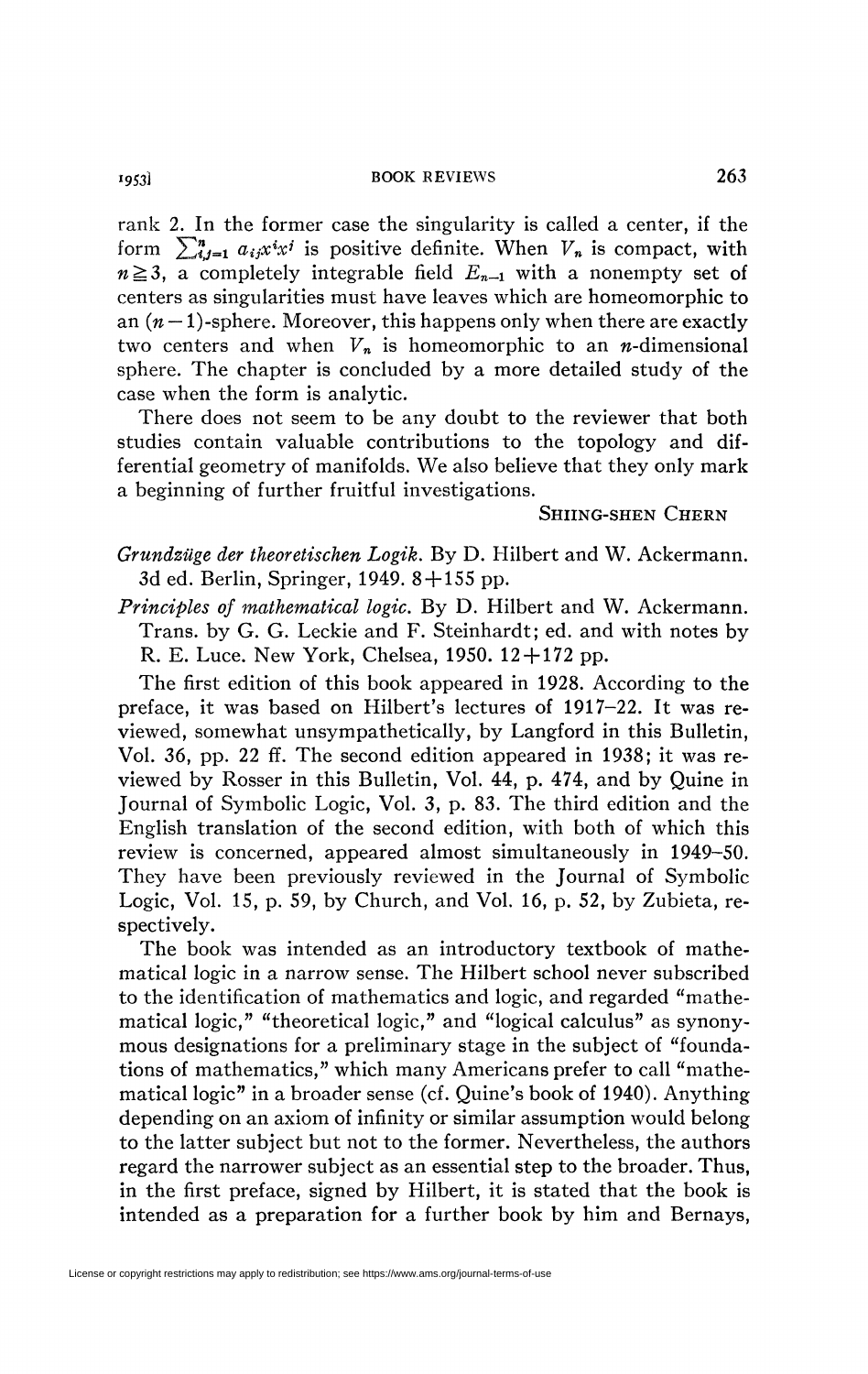no doubt referring to the great work of which the first volume appeared in 1934.

The plan of the book has remained the same in all the editions. There are four chapters, dealing respectively with propositional algebra, the algebra of classes or monadic predicates, the restricted calculus of predicates, and various extended calculuses of predicates. The first and third chapters begin with an intuitive discussion, introduce the formalization gradually and naturally, and conclude with a formal system and its properties of deducibility (consistency, independence, completeness, decidability, etc.). This plan is modified in the second and fourth chapters, which are briefer and less formal. The second chapter is something of a side issue; it treats the class interpretation of Boolean algebra, to which has been added an operation of universality, so as to form a modal algebra (essentially the Lewis system S5) adequate for one formulation of the traditional syllogism. The fourth chapter is more of a survey; but it gives a good idea of the intolerable complexity of the theory of types.

The changes made in the various editions have, in fact, been relatively minor. For those made in the second edition, see the previous reviews. In the third edition some changes occur in the second, third, and fourth chapters. In the second chapter the second edition contains an intuitive treatment with a reference, for all details, to a paper by Wajsberg; in the third edition the intuitive discussion is somewhat amplified, there is a decision process on an intuitive basis for the case where one modal operation does not include another, and there is no reference whatever to Wajsberg. In the third chapter certain technical errors are corrected (see Church review), and new results on the decision problem are incorporated. In the fourth chapter there is an amplified and more accurate treatment of the theory of types. The second edition contained a brief but useful bibliography; the third contains only footnote references in the text.

As a text the book has become a classic. Such terms as "conjunctive normal form" and "restricted predicate [originally 'functional'] calculus'' have become well known largely through its influence. Despite certain shortcomings it is still the best introduction for the student who seriously wants to master the technique. Some of the features which give it this status are as follows:

The first feature is its extraordinary lucidity. A second is the intuitive approach, with the introduction of formalization only after a full discussion of motivation. Again, the argument is rigorous and exact with full attention to the difference between a rule and an axiom. A fourth feature is the emphasis on general extra-formal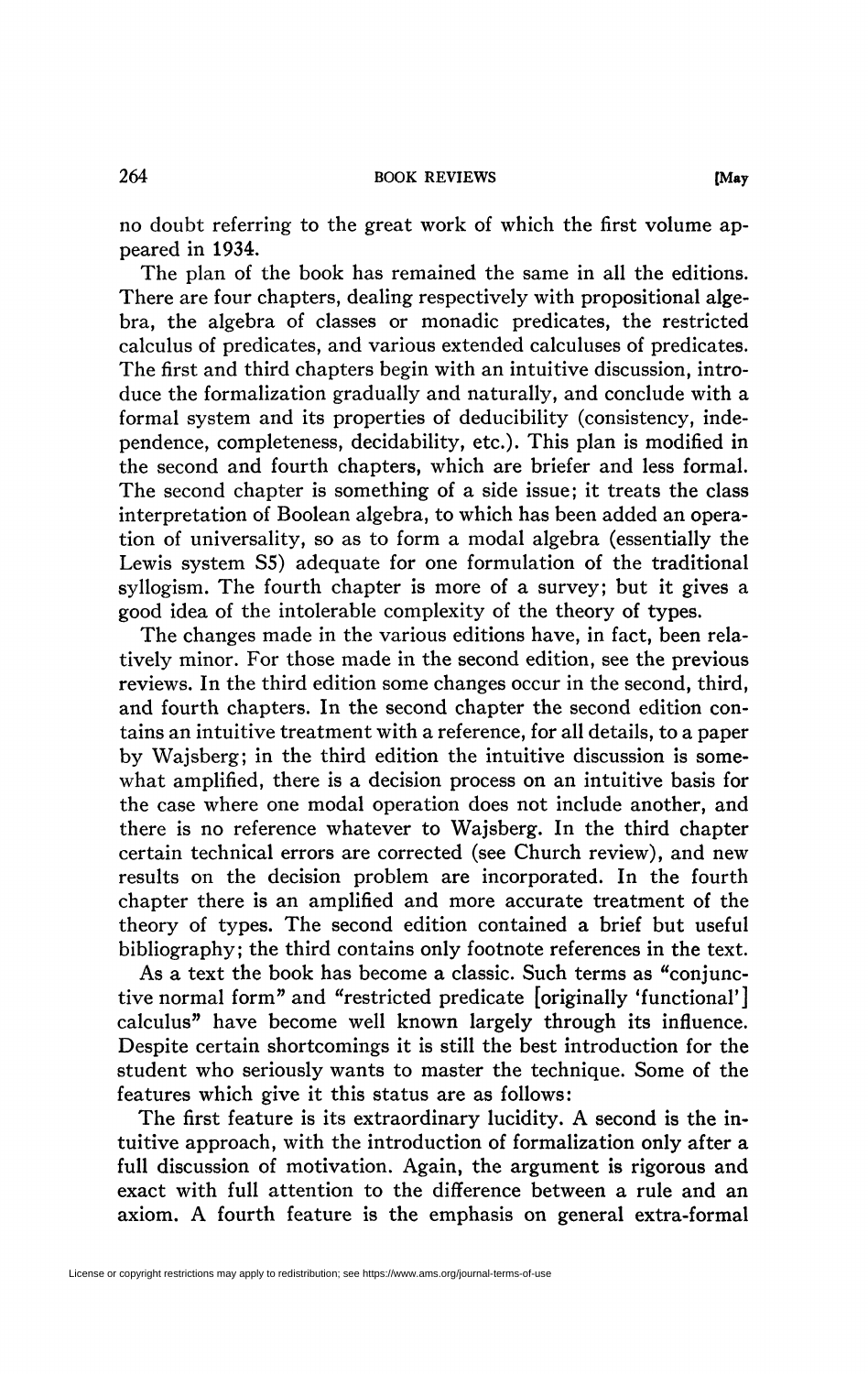principles (in more recent terminology epitheorems or, in some cases, metatheorems) such as normal forms, replacement rules, decision procedures, etc. Finally, the work is relatively free from bias. In its origin it was a judicious combination of the algebraic methods of Schröder with the logistic standpoint of Frege and Russell. (Thus, the emphasis on propositional interpretation agrees with the latter, while the conjunctive normal form is essentially Schröder's "Entwicklung." There are also notable analogies with the Post paper of 1921 (probably because both drew from the same sources). It therefore represents a union of the two principal tendencies of the time. Since the different schools of mathematical thought differ not so much in regard to logic (in the narrow sense) as in regard to its relation to the foundations of mathematics, the book represents a rather complete treatment of the heart of its subject, acceptable from any point of view. All together, the book still bears the stamp of the genius of one of the great mathematicians of modern times.

On the other hand, there are signs of obsolescence. Much water has spilled over the dam in the twenty-five years since this book was first published. This book is confined entirely to the classical logic; whereas we now know there are a variety of generalized systems, some with interesting applications, which have much the same relation to classical logic that various generalized geometries do to Euclidean. The new techniques developed by Gentzen are barely mentioned. Of course, it is quite true, as some insist, that one cannot do anything with those techniques that one cannot do with the older ones; just as one can go anywhere with a horse and buggy that one can reach with a Cadillac. The mere mentioning of such techniques is not enough; mathematical logic is now capable of an approach which is as different from that in this book as the latter was from its predecessors. Moreover, the separation between logic proper and mathematics can no longer be maintained. Recent foundational studies (recursive arithmetic, combinatory logic including the theories of lambda conversion, Post's formalized syntax, etc.) show that important theories can be constructed without the aid of any logical calculus, and that these are sufficient for portions of mathematics; so that logic is founded on mathematics, as the intuitionists have long held, rather than the reverse. An elementary text along these lines has not yet appeared; but it is certainly possible, and it is to be hoped that it will not be long delayed. Until it appears the present text will lack the completeness that it had when it was first issued.

So much for the German book. Let us turn now *to* the English translation. This was made from the second German edition without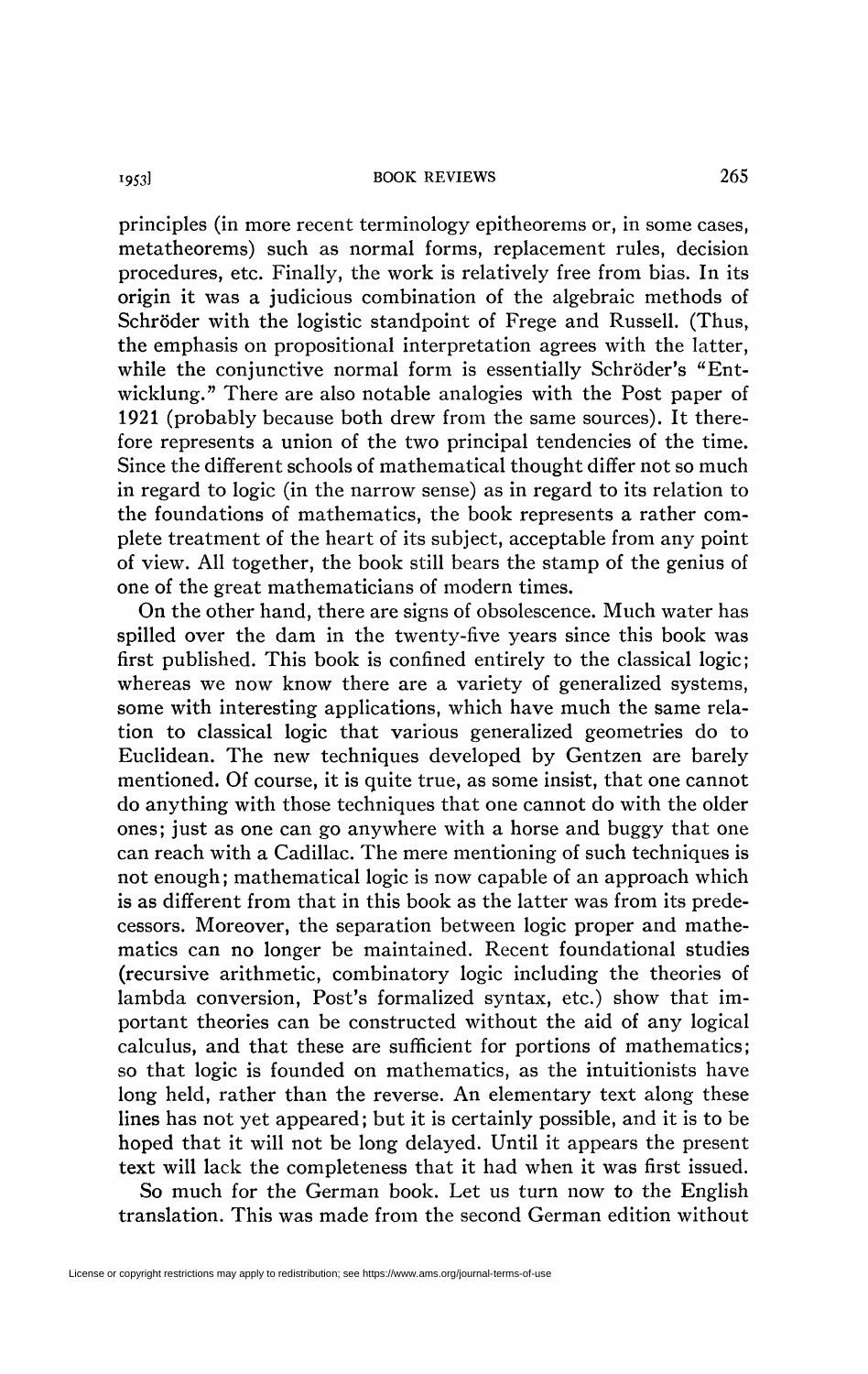the consent, or even the knowledge, of the surviving author. (This situation has, incidentally, caused some unfavorable comment which the reviewer heard during his visit to Europe in 1950-51.) On the whole the translation is a good one; the reviewer thinks that the translators have succeeded rather well in their stated aim, "both to give an exact English rendering of the sense and intent of the original text and also, so far as possible in a different language, to reproduce something of its manner and style." There are to be sure a number of what the reviewer considers mistranslations, such as "number" for "Anzahl," (instead of "cardinal number,"—"number" is the translation of "Zahl"), "sentence" for "Aussage," and "expression" for "Satz"—the reviewer's objections to the second of these will be stated below—and (cf. review by Zubieta) "Ersetzung" should be translated "replacement" rather than "substitution" ( $=$ Einsetzung). The translators and/or editor have also corrected some technical inaccuracies in the text of Chapter 3, essentially the same as those made in the third edition (see Zubieta's review), have added a few pages of "editor's notes," and have revised the bibliography and index.

It remains to comment on the use of "sentence" as a translation for "Aussage" (and of certain related words correspondingly). The editor and translators are evidently quite conscious that this changes the sense of the original and go to some length to justify it as a "correction" in the editor's preface and notes. It is evidently due to the fact that they believe that in logic the objects of study are linguistic symbols and expressions. The reviewer's view is that in logic it is irrelevant what the objects of study actually are (so long as they satisfy the formal conditions). If one chooses to regard these objects as symbolic, one is at liberty to do so; but in that case one must distinguish symbols used  $(U\text{-symbol})$  and those mentioned (O-symbols). If the O-symbols can also be used, then a quite elaborate machinery must be employed to maintain the distinction between use and mention. All this bewildering machinery can be avoided without entailing confusion if one does one of two things: (a) adopt  $O$ -symbols which are actually meaningless, so that if one occurs in a context it can designate only itself; or (b) avoid specifying that the objects are linguistic, adopting a terminology which does not suggest that eventuality. In either case all symbols are  $U$ -symbols, and the ordinary conventions of good linguistic usage suffice to avoid confusion. Hllbert preferred (a), and the book under review does also; but the preference is not insisted upon, and the natural connotation of "Aussage" leaves the reader free to adopt (b). (This is part of that